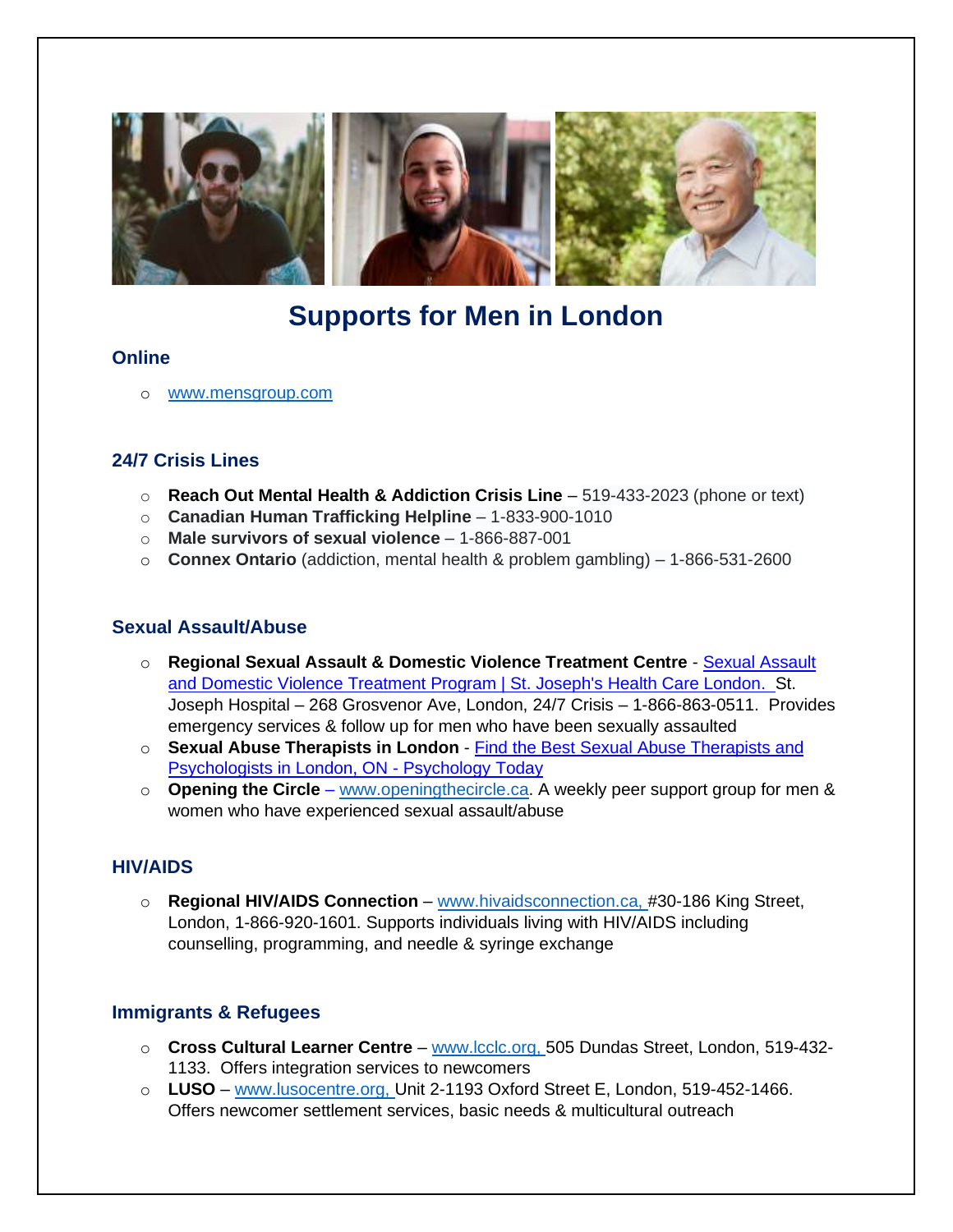#### **Men in Conflict with the Law**

- o **St. Leonard's Society** [www.st-leonards.com,](http://www.st-leonards.com/) 405 Dundas Street, London, 519-850- 3777. Provides services for individuals in conflict with the justice system including diversion programs, community & substance abuse, supportive housing & reintegration services.
- o **John Howard Society**  [https://johnhoward.on.ca/london/,](https://johnhoward.on.ca/london/) 601 Queens Ave, London, 519-438-4168. Supports individuals involved with the law. Offers individual, group and family counselling, bail verification & supervision, direct accountability, record suspension & youth outreach.

## **Emergency Shelter, Food & Housing**

- o **Mission Services** [Mission Services of London | Since 1951..More than Just a Shelter,](https://missionservices.ca/) 459 York Street, London, 519-672-8500. Provides safe day space, showers, laundry, social and educational programming, and addiction assessment and treatment referrals.
- o **Salvation Army Centre of Hope** Homepage [The Salvation Army Centre of Hope |](https://centreofhope.ca/)  [London, ON,](https://centreofhope.ca/) 281 Wellington Street, London. Also provide support for withdrawal management, family services & housing stability bank
- o **Unity Project** [www.unityproject.ca,](http://www.unityproject.ca/) 717 Dundas Street, London. Offers emergency shelter, & housing stability housing
- o **Ark Aid Street Mission**, 696 Dundas Street, London, 519-669-0322. Day program offering meals & basic needs, academic tutoring, job support, alternative justice measures,
- o **St. Joseph's Hospitality Centre** 707 Dundas Street, London. Drop-in centre offering hospitality meals, referral to shelters and clothing resources, friendship, and social support
- o **London & Middlesex Community Housing** 519-434-2765
- o **City of London, Housing Access Centre** 519-661-0861, Citi Plaza, 355 Wellington **Street**

#### **Mental Health & Addiction Support**

- o **CMHA Thames Valley Addiction & Mental Health Services** (Mental health & addiction organizations in process of unification), multiple locations.
	- Addiction Services [www.adstv.on.ca](http://www.adstv.on.ca/)
	- **■** Mental Health Services [www.cmhamiddlesex.ca](http://www.cmhamiddlesex.ca/)

#### **Primary Health Services**

o **London Intercommunity Health Centre** – [www.lihc.on.ca,](http://www.lihc.on.ca/) 659 Dundas Street, London, 519-660-0874. Offers primary & trans healthcare, HIV, AIDS & Hepatitis C support, and mental health & addiction services

#### **Indigenous Services**

o **Atlohsa Healing Services** – 519-432-2270, 343 Richmond Street, London.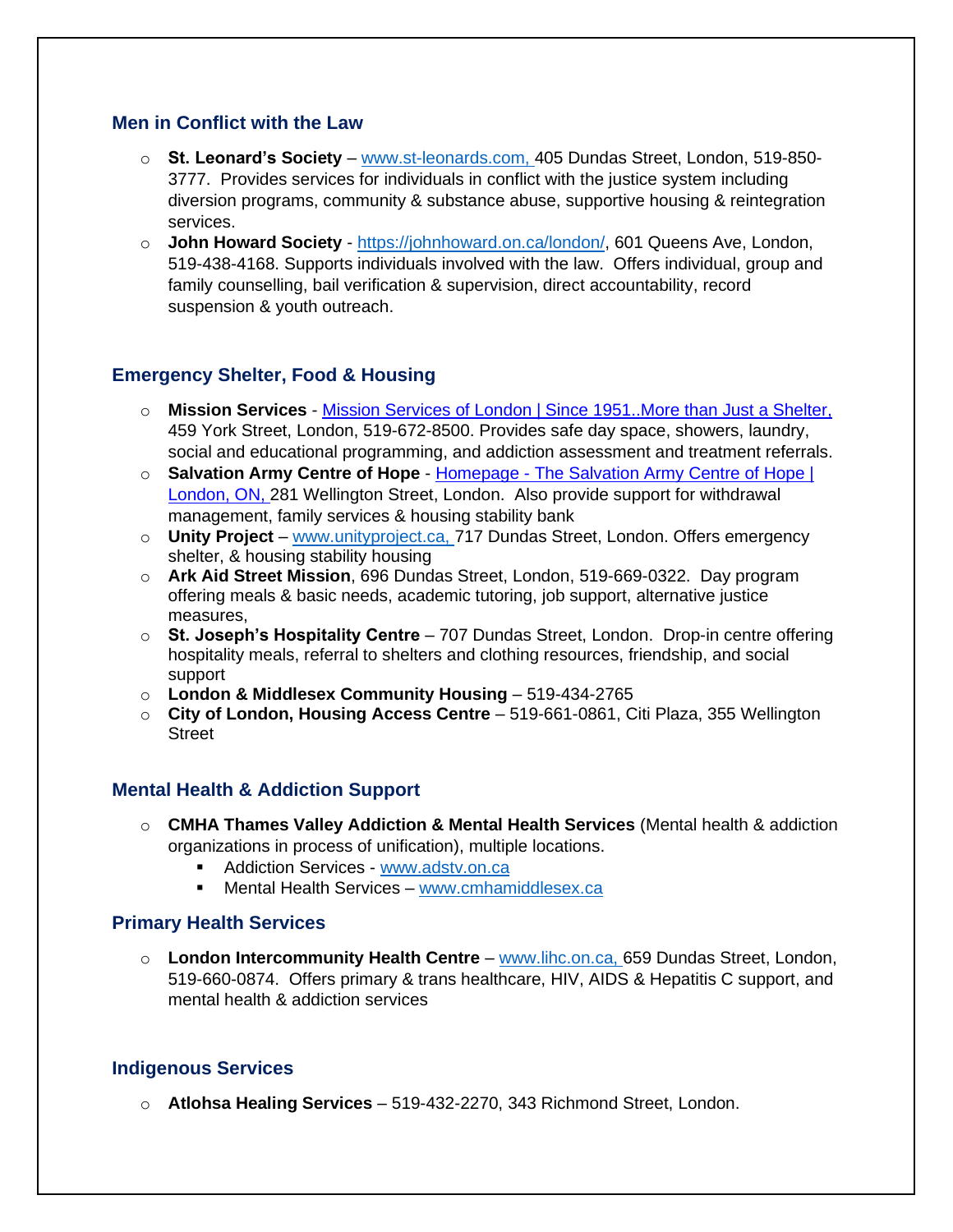- Text supports
- $\blacksquare$  Housing 519-476-3783
- Mental wellness/outreach 519-318-3914
- $\blacksquare$  Street outreach 519-319-0584
- Anti-human trafficking 519-318-0795

Holistic healing services including men's group, employment, legal & meditation services, housing support, addiction supports, social & community programming

- o **Southwest Ontario Aboriginal Health Access Centre (SOAHAC)** 425-427 William Street, London, 1-877-454-0753. Offers wellness services including traditional healing, mental health, addictions, & primary health care
- o **N'Amerind Friendship Centre** 260 Colborne Street, London, 519-672-0131. Offers culturally relevant & holistic programming including family support, addiction & postcharge diversion services

## **Muslim & Arabic Services**

o **Muslim Resource Centre for Social Support & Integration** - 111 Waterloo Street, Suite 100, London, 519-672-6000. Supports for families including men who have used violence in their families

## **Anti-Violence Supports**

- o **Changing Ways** [www.changingways.on,ca,](http://www.changingways.on,ca/) 555 Southdale Road E, Suite 100, London. 519-438-9869. Offers individual and group counselling for men who have used violence in their relationships
- o **John Howard Society** [www.johnhoward.on.ca/london/,](http://www.johnhoward.on.ca/london/) 601 Queens Ave, London. 519-672-6000. Offers anger management & healthy relationship programs
- o **Man/Made**  [http://www.anovafuture.org/manmade/.](http://www.anovafuture.org/manmade/) A four-week psychoeducational group for postsecondary men that facilitates conversation and peer modelling around healthy masculinity and sexuality. Designed for both male peer leaders seeking to contribute to creating a world without violence, and for young men who have committed sexual violence & been mandated to attend by their post-secondary institution.

#### **Supports for Men who Want to be Better Fathers**

- o **Caring Dads** [www.changingways.on.ca/caring-dads,](http://www.changingways.on.ca/caring-dads) 555 Southdale Road E, Suite 100, London, 1-888-438-9869. Offers individual and group intervention program for men who have abused or neglected their children or exposed them to the abuse of their mothers
- o **Dad Club London**  [https://www.dadclublondon.com/.](https://www.dadclublondon.com/) A non-profit network & resource for fathers and pending fathers to give and receive support & share wisdom & information.